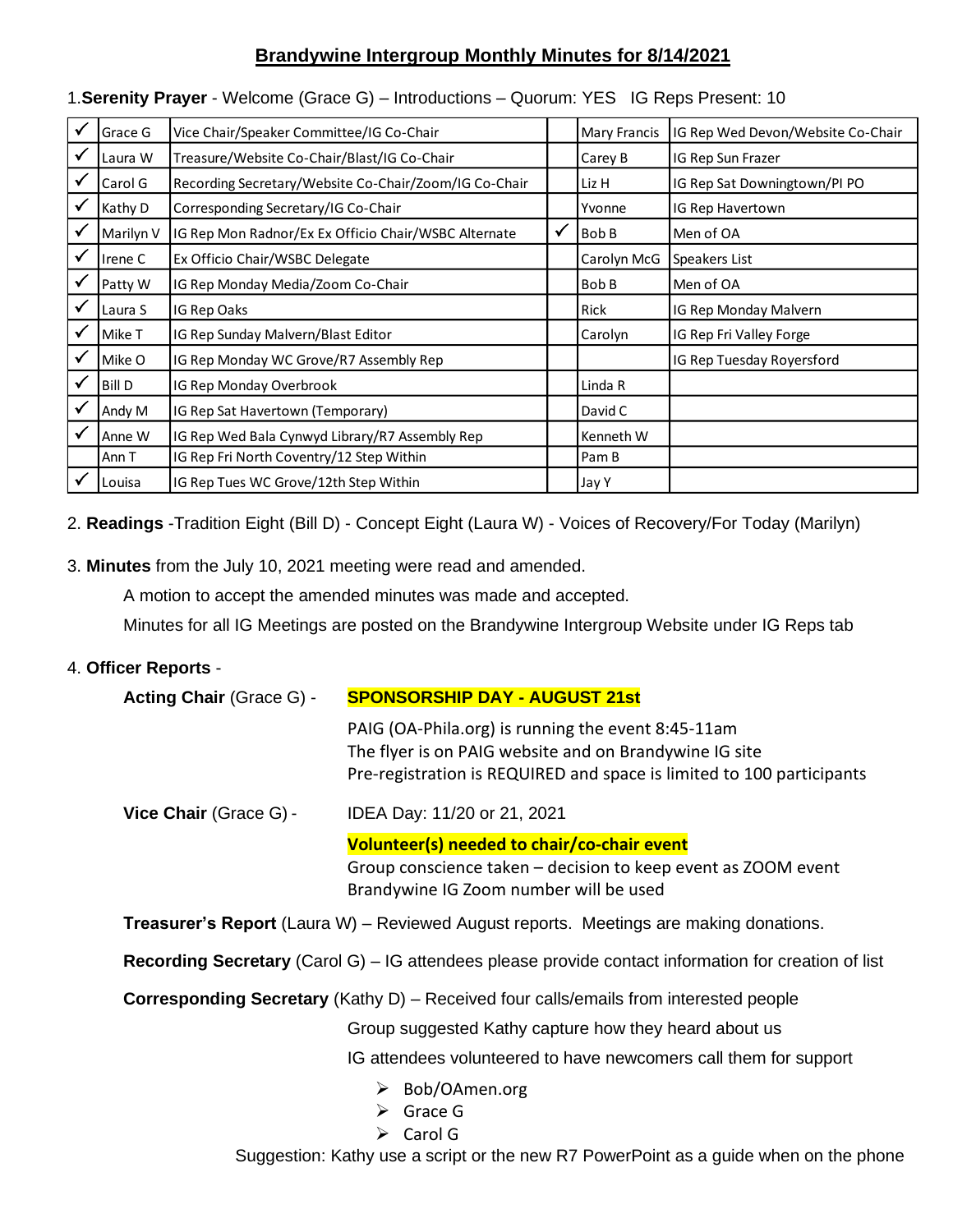## 5. **Group Issues and Feedback** (10 minutes) –

- ➢ Meeting Changes Mask Mandates and Hybrid/Zoom Formats
	- o Sunday night Malvern Hybrid Meeting Format Change
		- ALL attendees (both vaccinated and non-vaccinated) MUST wear a mask when inside
	- o Overbrook Meeting
		- ALL attendees **MUST** wear a mask when inside the building
	- o Wednesday Devon (St David's Church) Meeting
		- Changing from Hybrid back to Zoom only due to low attendance and logistical issues
		- Group will revisit format after the summer
	- o Monday night WC/Grove (Hybrid)
		- ALL attendees (both vaccinated and non-vaccinated) MUST wear a mask when inside
	- o Tuesday 10am WC/ Grove (Hybrid)
		- Meeting purchased a Bluetooth speaker that is working well
		- They don't have the equipment to see everyone but they are experiencing success.
	- o Laura S suggested meetings can research purchasing a document camera however it is costly
- $\triangleright$  REMINDER: Keep Hybrid Meetings SIMPLE a cell phone can serve as the only equipment needed
- $\triangleright$  Bob B voiced concern that WSO canceled the convention and wants to discuss planning an event because the next convention is not until 2025 and he feels 9 years between conventions is too long.
- $\triangleright$  Grace suggested they set up a fund to collect donations to make up for the deficit caused by canceling
- ➢ Past WSO Conventions had over 1,200+ attendees from all over the world
- 6. **7th Tradition Collection** (Laura W) While we meet virtually, attendees can make donations to:

Brandywine Intergroup P.O. Box 605 Bryn Mawr, PA 19010-0605

# 7. **Committee Reports**

*Any Committee in need of extra reporting time, please reach out to Grace G by the 1st of the month before the next Intergroup meeting so the agenda can be adjusted accordingly.*

# **Adopt-a-Rack**

- Grace asked for size of the rack
- These plastic brochure racks have two tiers for brochures up to 4" wide (inside width of pockets are 4-1/8" wide). Each pocket is 5-1/2" high x 1-1/2" deep. The back pocket sits 2" above the front front pocket to allow each title to be read. Overall dimensions of holder are 5" deep and 7-1/2" high. Leaflet holder has two "key slot" holes in back for optional wall hanging.

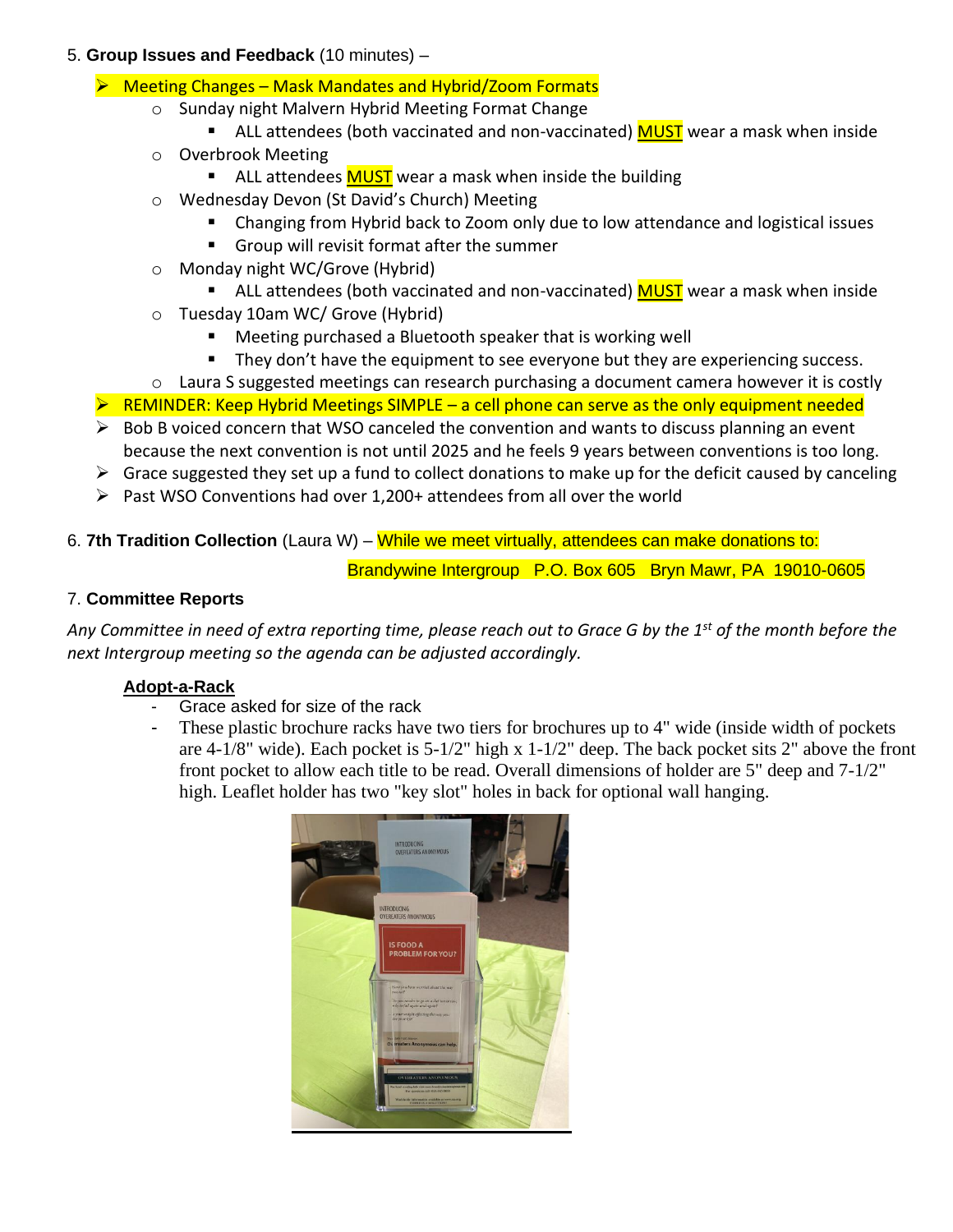## **Blast & Newsletter (Mike T)**

- Thank you to Monday night WC/Grove for their contributions!
- Thank you to Laura W for her support of Mike!
- 40% open rate
- Laura W will ask if Web Committee can track BLAST open rate metrics via website
- August Blast went out August 11<sup>th</sup>
- Wednesday Devon/Wayne is covering Sept issue. Submissions due Aug 31<sup>st</sup> to Laura W
- Any group that has announcements for September please get to Laura W by Aug  $31<sup>st</sup>$

## **INTERGROUP REPS:**

- ➢ Be Proactive if your meeting schedule is going to change due to the upcoming holidays (Labor Day, Rosh Hashana, Yom Kippur, Thanksgiving, Christmas…), please email the changes in dates and/or times so they can be sent out to members Laura W [\(wienickl@aol.com\)](mailto:wienickl@aol.com) and Mike T [\(theblastfrombrandywine@gmail.com\)](mailto:theblastfrombrandywine@gmail.com)
- ➢ Ask at EVERY meeting if all the attendees are on The BLAST distribution list and if not, email Mike T at [\(theblastfrombrandywine@gmail.com\)](mailto:theblastfrombrandywine@gmail.com) to have them added!
- $\triangleright$  The Monday Night Overbrook meeting at 7:30pm is a NEWCOMERS meeting on the 1<sup>st</sup> of the month. Encourage all your NEW MEMBERS to call in for a Special Speakers Meeting on Labor Day AND Rosh Hashana, Monday September 6th
- ➢ Please go back to your meetings and ask if the group is willing to volunteer to provide content for an upcoming edition of the BLAST. We need volunteers for the October, November and December meetings.

#### **Literature (Committee is no active)**

- Funds may still show up on the Treasurer's report. Grace, Marilyn and Bob still have literature and will sell it on request (Newcomer and Sponsorship packets and R7 Journals)
- The Literature person at each meeting can reach out before they spend money to order

### **Professional Outreach & Public Information (aka Outreach) (Anne W/Liz H/Diane E)**

- No Committee members were in attendance to provide an update on 8/14
- Professional Outreach is where we partner with doctor, therapists and those in "professional" occupations to provide them with OA information and contacts
- Public Information is where we partner with colleges and health fairs to attend events and provide them with OA information and contacts

### **Speakers Bureau (Grace G)**

- The Speakers Bureau is made up of recovered fellows with 6+ months of abstinence who are willing to speak at meetings and events
- They are always looking for recovered members to be added to the list, and encourage our IG meeting reps to call on these fellows to speak at your meetings
- Contact Carolyn M to be added to the list at carolynmcgill@comcast.net/267-255-2639
- Speaker's must be willing to share first name and phone number which will be published

### **12th Step Within (TSW) (Ann T/Louisa)**

- Ann and Louisa are brainstorming on an **upcoming event series called "A Chance to Say** Goodbye", letting go of anger, loneliness and sadness. The 3-part event, which will be from 7-8:30pm, is tentatively scheduled for July 31<sup>st</sup>, Sept 11<sup>th</sup> and possibly November. More to come including a flyer.
- Grief and Loss
- #2 Workshop will be held on Saturday, Sept 11<sup>th</sup> @7pm (90 min)
- Meeting Theme: Letting go of Loneliness (that comes with grief)
- #3 Workshop will be held on Saturday Nov 6<sup>th</sup> @7pm (90 min)
- Meeting Theme: Letting go of the Sadness (that comes with grief)
- Louisa/Ann are looking for 1 speaker for each meeting. Please contact them at 215-796-4323